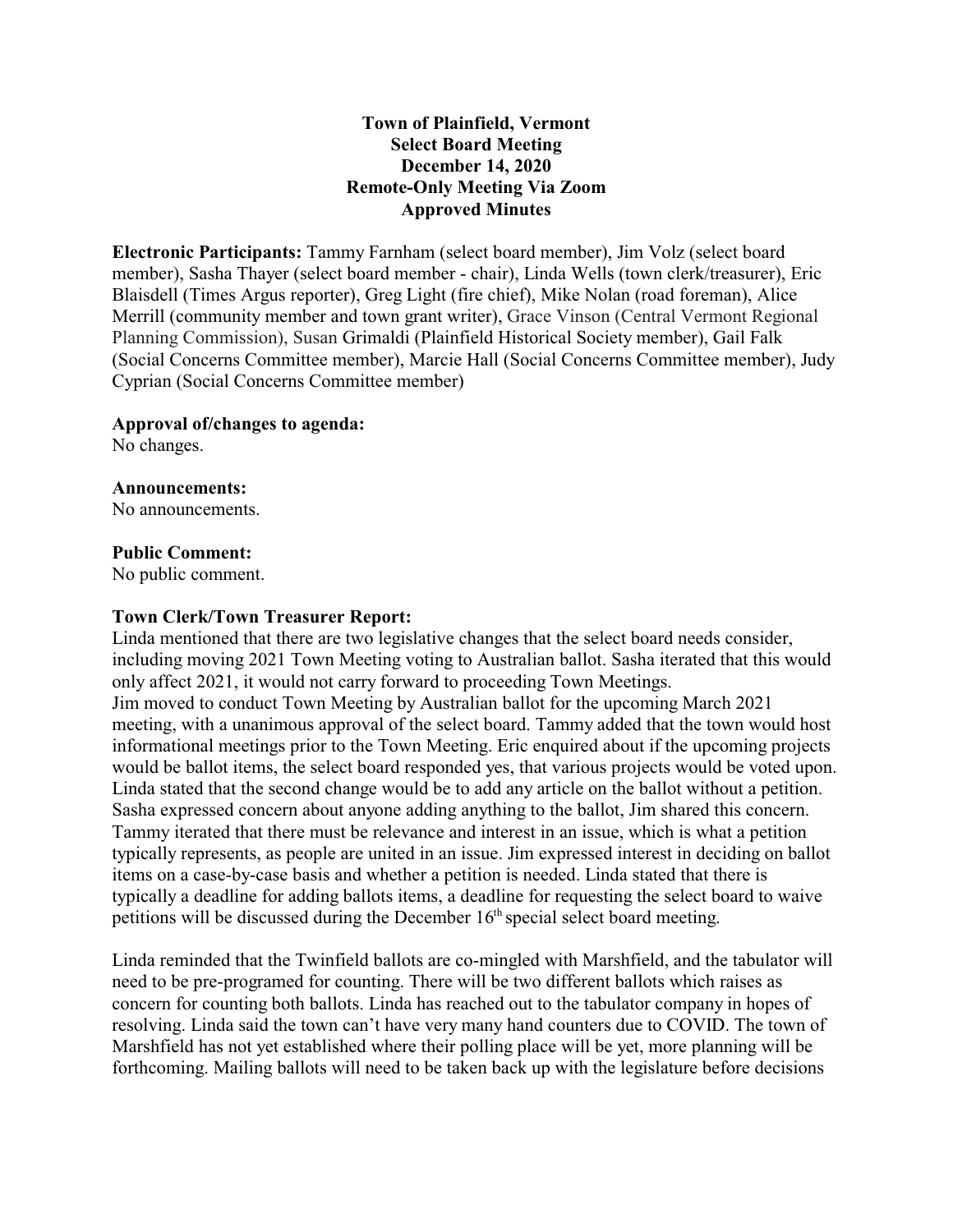are made. Linda said that up to the current time school ballots have been counted, this is the first year that Plainfield has used a tabulator. Linda will keep the select board updated.

## **Warrants for Approval:**

Payroll Warrants – 11/6, 11/13, 11/20, 11/27, 12/4, 12/11 Jim moved to approve the payroll warrants, with a unanimous approval of the select board.

Accounts Payable Warrants - 11/16, 12/4, 12/9

Tammy moved to approve the accounts payable warrants, with a unanimous approval of the select board.

# **Meeting Minute Approval:**

11/12, 11/17, 11/23 Jim moved to approve the meeting minutes, with a unanimous approval of the select board.

## **Fire & Rescue Budget:**

Linda sent the budget for 2019-2020 and 2020-2021, which shows the current spending from 7/1 to 12/6. The EMT stipend was \$2,450 last year, this year it was more because there are more members, so they were over by \$736. Greg said that they could use some of the money from the Marshfield stipend. Greg indicated that he believes the EMT stipend could remain at \$3,000. Greg believes the electricity, telephone, & fuel (for furnace) can remain the same There is \$45,843 in the reserve fund, and Greg informed the select board that the bottom-half of the back of the building has rotted out due to the road being heightened. The bottom of the fire department frequently floods (2-3") during the spring/summer and has a lot of black mold. The estimate that the fire department received is \$80,000 (with contingencies). Greg believes that within a 10-20-year time frame that the town will need to look into building a new fire department. Greg indicated that there is no great way to deal with the drainage/run off because of the cemetery. The building itself has not been a big cost/liability to the towns people. Greg recognized that with all of the projects going on in Plainfield it does not seem feasible to replace the building. Greg believes that the corners could be cut to lessen the cost of the project, but the project would include cement work, fixing the back exit, replacing the clapboard, and getting rid of some of the mold to prevent advancing rot. Jim and Tammy suggested to finance the repairs and fix the back and side of the building and use a portion of what is in the account. Tammy suggested to increase the maintenance/repair budget to \$9,000. Greg proposed to discuss the repair of the building further at another meeting. Greg mentioned that dispatch is one area of the budget that he would like to increase by \$1,000. Sasha requested a draft proposal and bring it to the next budget meeting. \$2,800 was budgeted for truck repair & fuel, and this year \$4,695, the overage was due to fully servicing the engine and tanker to make sure the trucks are running good. This funding was taken out of the truck fund. Tammy mentioned the overall budget looked pretty close to actual costs.

Sasha suggested to schedule two budget meetings in early January ( $5<sup>th</sup>$  & $7<sup>th</sup>$ , times TBD) to discuss the budget further and finalize.

# **Highway Department Budget:**

Mike requested to keep the highway department tools/supplies budget and loader budget the same. He indicated that the loader budget could be changed from \$1,000 to \$500 since they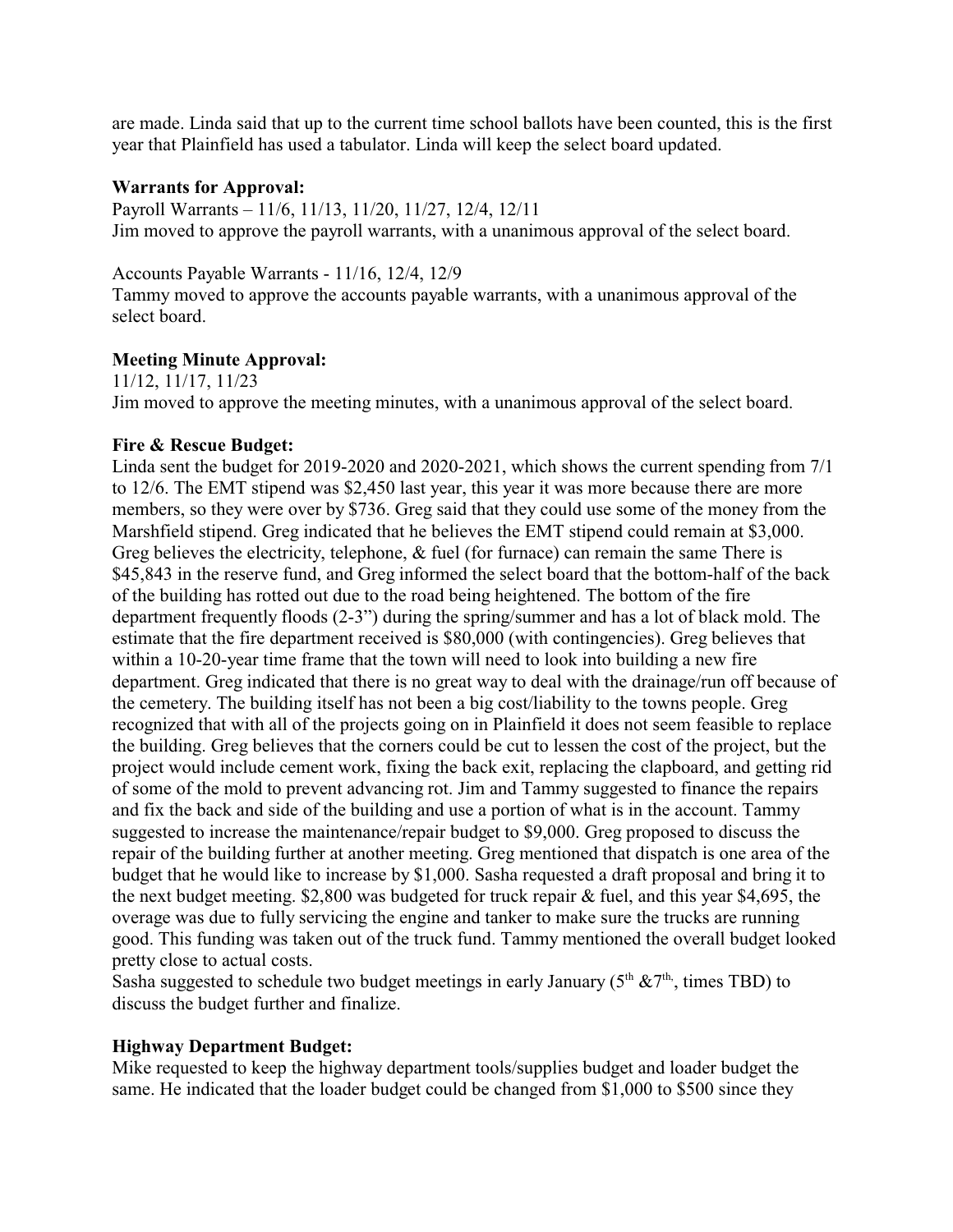purchased a new loader this year, he also cut the 2005 Mack truck from \$3,000 to \$2,500 since they aren't putting many miles on it as they only use it for chloride and as a backup. Mike requested to boost the Ford up to \$4,000 (+\$1,000 from the previous year), and tires (+\$1,000 from the previous year). Tammy inquired about the guardrail budget, as it is currently 158% over, it may make sense to increase the budget to \$5,000 (currently at \$3,500). Due to time constraints, this will be further discussed at a budget meeting in early January. Tammy will email Mike pertaining to additional questions that she has regarding the budget.

#### **Brook Road Bridge Project:**

Grace was not able to find any additional sources of money for the town funding portion/match. The match funding needs to be non-federal. Grace believes the best route would be a bond share, which would need to be voted upon by the towns people. She indicated that the town could apply in July 2021 for the bond (through the Vermont Bond Bank), and apply for the FEMA grant in January 2021. By the time the funds would be dispersed the interest rate will have changed, the current interest rate is 2%.

Tammy moved to not continue with the grant relating to the Brook Road Bridge project for 2021, with a unanimous approval of the select board.

Alice also recommended to wait to apply for the FEMA grant until 2022. Alice believes this would allow time to look at a schedule for the construction projects in progress and vote upon the project in 2022. Alice requested the select board to continue to pursue the project as the Brook Road Bridge needs to be addressed at some point.

#### **Social Concerns Committee:**

Gail, Marcie, and Judy joined on behalf of the Social Concerns Committee. Almost everyone recommended level funding, the health & wellness committee asked for a little more due to COVID-19. Washington County Mental Health did not apply, if they want to apply late they need to petition the select board. Sasha thanked the committee for being so thorough. Jim moved to accept the recommendations by the Social Concerns Committee to put that before the voters, with a unanimous approval of the select board.

### **Plainfield Historical Society Grant:**

Susan Grimaldi spoke on behalf of Plainfield Historical Society, Susan applied for a grant through the preservation trust of Vermont for historical building deterioration restoration and they deemed the town of Plainfield eligible. Susan wanted to get the select board's approval to submit the grant on behalf of Plainfield. The smallest grant amount is \$50,000, which is what Susan requested to apply for. An endorsement/letter of support would benefit the application for the project and if the town willing to contribute any funding toward the project. Sasha inquired about the amount of money requested (\$50k) in order to make the building workable, Susan ensured the select board that the estimate that they obtained was for \$32,000. The \$50,000 would allow for some upgrades including paint, handicap accessibility, etc. Without the grant Susan does not foresee the building being repaired. Right now, the Plainfield Historical Society has a budget of \$64,000 (\$10,000 pledged from the Historical Society, \$4,000 Zolof asbestos removal, \$50,000 grant – if received). Sasha indicated that there was \$1,000 allocated last year, and the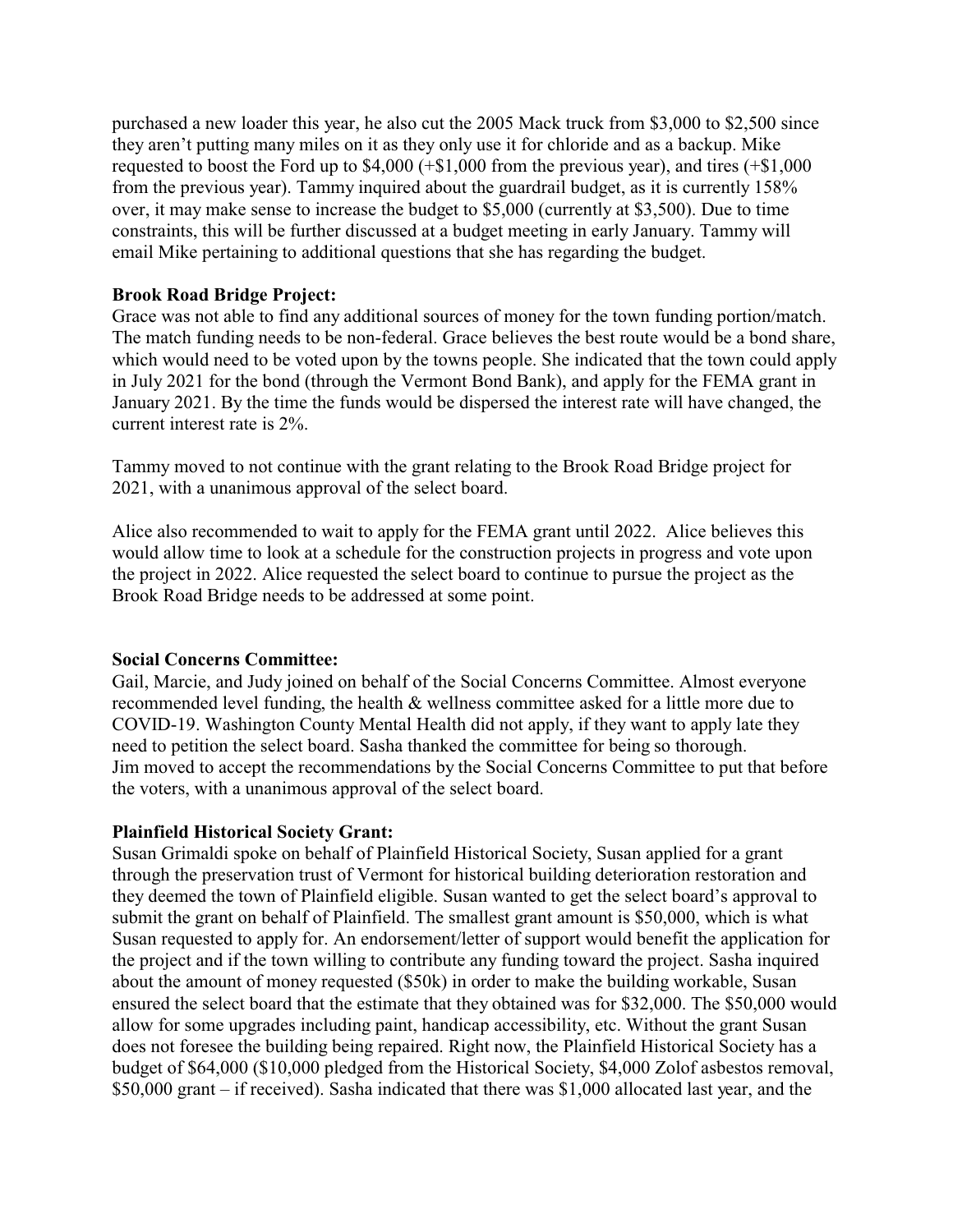town could allocate another \$1,000 for the next year. Susan requested a letter from the town outlining the significance of the building and the reason for allocating \$2,000. Tammy asked about further responsibilities and accountability of the town. Susan indicated that there would be maintenance going forward to ensure that the building is up kept. Susan said that she would get a draft letter to Sasha for approval on 12/16. Susan assured the select board that there are no further project contributions expected from the town of Plainfield.

Jim moved to approve the grant application process and sending a letter of support, with a unanimous approval of the select board.

# **Board Meeting on 12/16:**

Development Review Board Planning Commission Conservation Commission

As of December 16<sup>th</sup>, level fund or cut the budget for the committees/departments that the select board has not heard from. The goal is to level fund the total budget.

# **Pedestrian Bridge Project Update:**

The goal is to open the project for bid on Friday (12/18)

# **Route 2-Main Street Intersection Remediation Project Update:**

Tammy met with Greg & Gary from Fire & Rescue to try to establish an approach. Greg & Gary are working on timeframes for detours and documentation on how to make a proposal to the state. Tammy has not yet met with the water & sewer department. She asked Alice to keep an eye out for grants relating to the water and sewer portion of the project (\$200,000-\$250,000).

### **Website:**

Sasha put together the description/solicitation for a webmaster/web administrator, which she developed as more of a support position. The budget was initially designed to be \$3,000 for the initial website design and 1 year of maintenance, which was somehow carried on to proceeding years, therefore the budget should be closer to \$1,000 per year (5 hours/month). Once someone pursues the contract, a rate will be established. Sasha found someone to do website support in the interim for community service. Tammy requested to review the content, email Sasha and reconvene on 12/16.

Jim moved to adjourn at 9:29 pm, with a unanimous approval of the Select Board.

*Upcoming Meetings:* 

**December 16:** Finalize Ballot Items (?) Finalized Website Description Approval